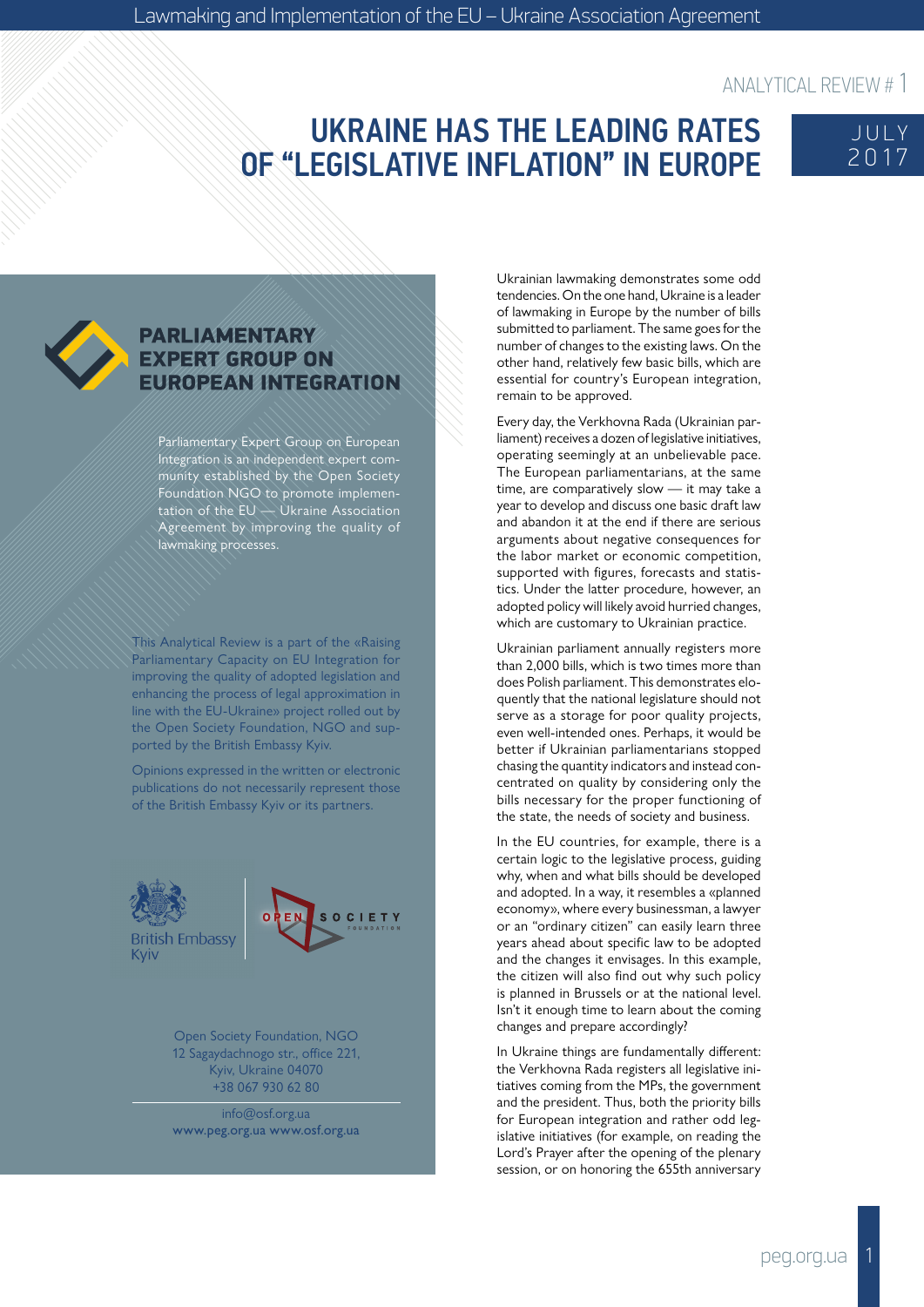#### of the liberation of Ukrainian (Ruthenian) lands from the yoke of the Golden Horde) are in one queue for consideration.

This leads to the first problem: the implementa tion of the EU-Ukraine Association Agreement may go lose, as the consideration of a single European integration law now takes as long as one year. Unlike in the European case, while the bill stays in parliament no one examines it's the economic feasibility, it just lies waiting. In 2015- 2016 the consideration of one draft law took six months, given the authors of the document (mainly the government) demonstrated the "iron will", attended the committee meetings and urged the MPs to vote for the bill. Today the pace of European integration is twice as slow, which is a disturbing trend, as the experts of Parliamentary Expert Group for European integration had noted.

Ukraine needs an effective legislative system, independent of the communication skills of indi vidual politicians. The Association Agreement obliged the country to implement over 170 EU directives during the first three years. To date, Ukraine has adopted just over 60 Euro pean integration laws, that is only a third of its three-year commitments. Interestingly, after the adoption of the legislative changes (some directives require fundamental innovations to dozens of systemic laws, the adoption of new industry regulations and standards), we still have to (!) prove the European Commission officials that these changes do comply with the EU law.

The second problem concerns a huge array of outdated regulations which continue to oper ate. For example, since the 1970s, there is a provision that all employees working in front of the monitors should be provided with a sepa rate room to rest. This may be a good provision for the health protection authorities, as they can immediately fine all Ukrainian employers, includ ing the state itself, for non-compliance. The planned deregulation foresees abolishment of 300 out of 1,200 of such regulations (these apply to health and safety, fire protection and health standards). Moreover, about 50 of such docu ments are available in restricted access only. As a result, the employers are often unable to get acquainted with the mandatory provisions. Within the last three years, the good intentions to eliminate obsolete and obscured regulatory acts have not been fully implemented.

One of the greatest threats to the normal devel opment of society and business in Ukraine is the enormous "legislative inflation". Out of 109 laws passed by the Verkhovna Rada in 2017, 75 are amending the existing legislation. The experts

of the project «Enhancing the capacity of par liament in European integration by improving the quality of legislation and accelerating legal approximation based on the EU-Ukraine Asso ciation Agreement» (the project is supported by the British Embassy in Ukraine) had found that majority of the legal innovations were unsystematic, inconsistent and highly variable. It is difficult to follow the legislation even for a professional lawyer. For example, Article 2 of the Law on Principles of State Supervision (Control) of Economic Activity, which estab lished a list of such state supervision bodies, alone underwent (!) 16 changes over the past six years. Every six months the MPs granted the right for inspection to the tax authorities, and then suspended it. Needless to say, such actions may have fatal consequences for business.

Unlike Ukraine, the EU has introduced clear procedures that allow the legislation to be effec tive, transparent and predictable to citizens. Ukraine should immediately implement such rules, otherwise even the best innovations will drown in a stream of unpredictable actions, the disputes between the subjects of legislative initiative and personal interests.

What should we strive for? The preparation of systemic legislation must be accompanied by substantial public discussion (and not the present 'box-ticking' approach), identifying both positive and negative effects of the poli cy, supported with facts and figures, analytical and statistical data. An anti-corruption exper tise is important as well: every bill, even that addressing the changes to a single article of the existing law, should contain clearly defined and standardized procedures (especially regard ing permits and licenses) without unnecessary regulatory requirements and excessive powers of state bodies. Needless to say, if the policy does not comply with the EU law it cannot be adopted. These are the main filters that Ukraine needs. The lack of clear rules and procedures slows down the European integration progress, which creates global risks for the country and its prospects to bring national legislation closer to the EU law.

#### *Expert recommendations:*

*• Adopt in principle the bill 2046a amending the Law on the Rules of Procedure of the Verkhovna Rada of Ukraine on improving the mechanism of approximation of Ukrainian legislation to the EU law;*

*• The Cabinet of Ministers of Ukraine should further provide an opinion to own «Euro-integra tion» bills on their compliance with the Association Agreement and the EU law.*

JULY 2017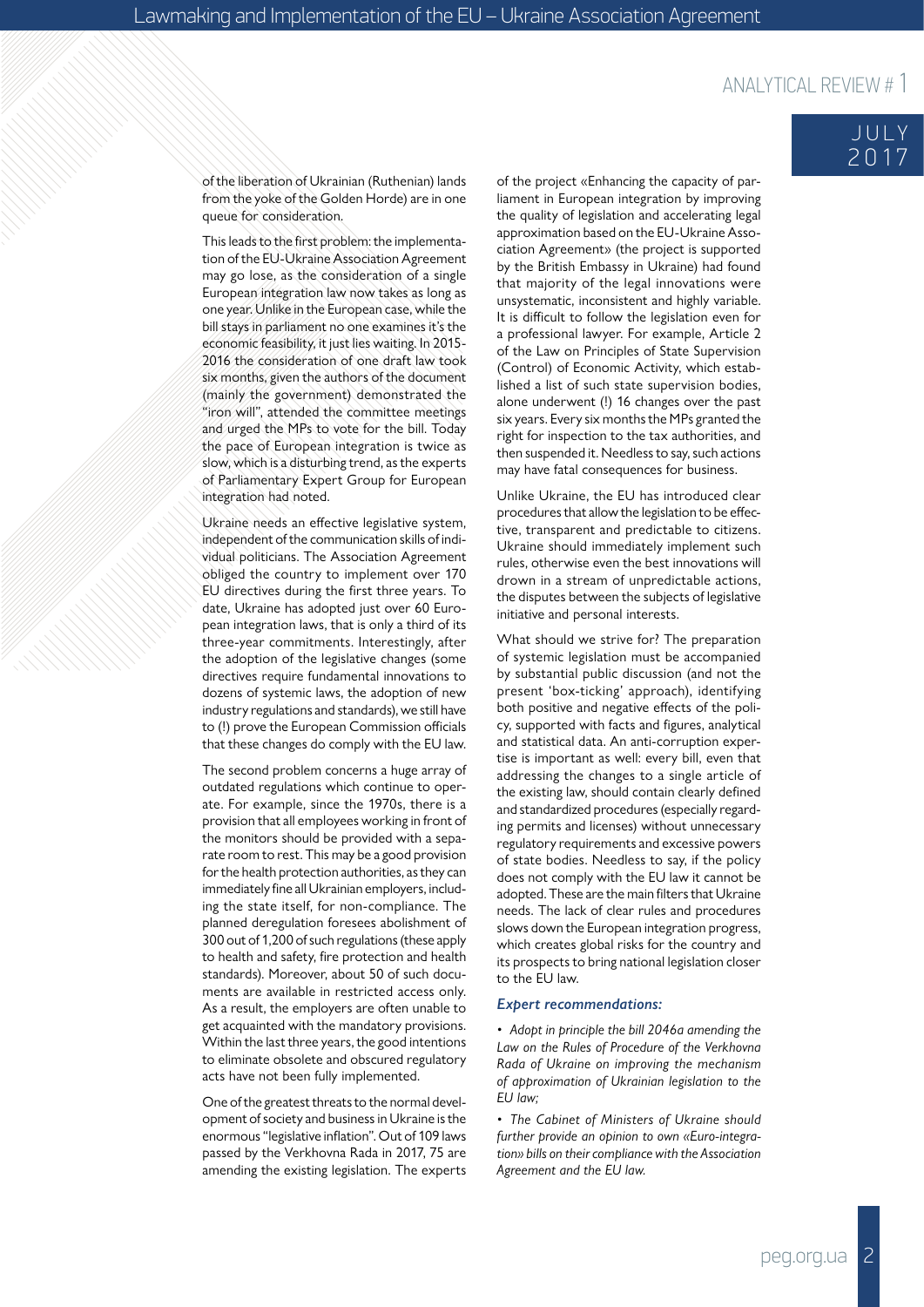

## EUROPEAN INTEGRATION BILLS CONSIDERED CURRENTLY BY THE VERKHOVNA RADA OF UKRAINE (II QUARTER 2017)

| N <sub>2</sub> | Registration<br>number | Title                                                                                                                                                                                                        | <b>Stage</b>                                                                          |
|----------------|------------------------|--------------------------------------------------------------------------------------------------------------------------------------------------------------------------------------------------------------|---------------------------------------------------------------------------------------|
| 1.             | 0906                   | On the government control to observe<br>the compliance with laws on safety and<br>quality of food and animal feedstock, on<br>animals' health and welfare                                                    | Signed by the President<br>and returned to Par-<br>liament                            |
| 2.             | 2009а-д                | On Environmental Impact Assessment<br>with the proposals of the President of<br>Ukraine as of 28.10.2016                                                                                                     | Signed by the President<br>and returned to Par-<br>liament                            |
| 3.             | 2431                   | On amending legislation on protection of<br>economic competition regarding estab-<br>lishment by the Antimonopoly Commit-<br>tee of Ukraine the size of penalties for<br>violations of the competition laws  | Handed for addition-<br>al second reading<br>(26.01.2016)                             |
| 4.             | 2845                   | On Animal Feedstock Security and<br>Hygiene                                                                                                                                                                  | Released by the<br>Committee to be<br>approved in principle<br>(30.06.2015)           |
| 5.             | 3445                   | On amending legislation on protection<br>of flora and fauna under international<br>agreements                                                                                                                | Prepared for the<br>second reading<br>(29.11.2016)                                    |
| 6.             | 4126-1                 | On Consumer Information on Food                                                                                                                                                                              | <b>Received the Commit-</b><br>tee submission for revi-<br>sion (14.03.2017)          |
| 7.             | 4493                   | On the Electricity Market of Ukraine                                                                                                                                                                         | Signed by the President<br>and returned to Par-<br>liament                            |
| 8.             | 4571                   | On amending Article 5 of the Law on<br>Distribution of Copies of Audiovisual<br>Works, Phonograms, Videograms, Com-<br>puter Programs, Databases to combat<br>piracy and improve the investment cli-<br>mate | Received the Com-<br>mittee submission for<br>consideration                           |
| 9.             | 4577                   | On amending Article 31 of the Law on                                                                                                                                                                         | Declined                                                                              |
|                |                        | Employment on regulating public works                                                                                                                                                                        |                                                                                       |
| 10.            | 4578                   | On amending legislation on employment<br>of disabled persons                                                                                                                                                 | Released by the Com-<br>mittee to be approved<br>in the first reading<br>(17.06.2016) |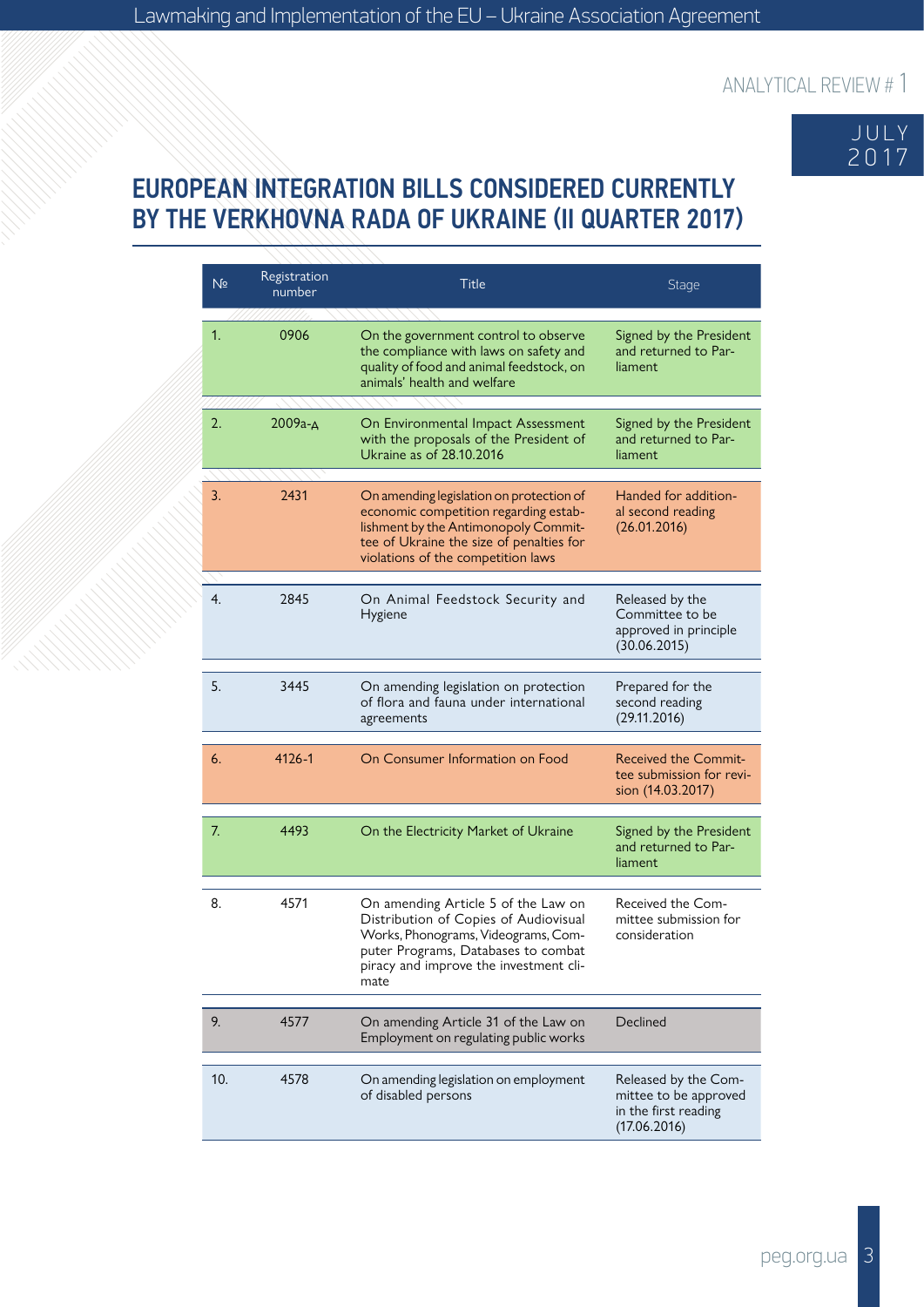

| N <sub>2</sub> | Registration<br>number | Title                                                                                                                                              | Stage                                                                       |
|----------------|------------------------|----------------------------------------------------------------------------------------------------------------------------------------------------|-----------------------------------------------------------------------------|
| 11             | 4579                   | On amending certain legislative acts of<br>Ukraine to acquire, exercise and protect<br>the copyright and related rights                            | Being studied by the<br>Committee                                           |
| 12             | 4584                   | On amending certain laws of Ukraine<br>that regulate government statistics                                                                         | Received the Commit-<br>tee submission for con-<br>sideration (31.05.2016)  |
| 13             | 4589                   | On amending certain food safety laws<br>of Ukraine                                                                                                 | Released by the<br>Committee to be<br>approved in principle<br>(06.12.2016) |
| 14             | 4591                   | On Business Ombudsman                                                                                                                              | Endorsed in the first<br>reading (31.05.2016)                               |
| 15             | 4593                   | On Rail Transport of Ukraine                                                                                                                       | Returned for revision<br>to the introducing body<br>(21.02.2017)            |
| 16             | 4611                   | On Requirements to Food Contact<br>Items and Materials                                                                                             | Released by the<br>Committee to be<br>approved in principle<br>(20.09.2016) |
| 17             | 4614                   | On amending the Customs Code of<br>Ukraine to protect intellectual property<br>in the movement of commodities across<br>customs borders of Ukraine | Not included onto the<br>agenda                                             |
| 18             | 4615                   | On amending the Customs Code of<br>Ukraine to comply with the EU -<br><b>Ukraine Association Agreement</b>                                         | Not included onto the<br>agenda                                             |
| 19             | 4619                   | On amending the Tax Code of Ukraine<br>(in regard to tobacco products taxation)                                                                    | Voted as an amend-<br>ment (06.12.2016)                                     |
| 20             | 4629                   | On amending certain legislative acts of<br>Ukraine to protect the copyright and<br>related rights in the Internet                                  | Being studied by the<br>Committee                                           |
| 21             | 4644                   | On amending certain legislative acts of<br>Ukraine to harmonize them with the<br>EU legislation on transportation of dan-<br>gerous goods          | Declined                                                                    |
| 22             | 4646                   | On amending the Law of Ukraine On<br>Accounting and Financial Reporting in<br>Ukraine to improve certain provisions                                | Considered while revis-<br>ing the bill 4646-A                              |
| 23             | 4683                   | On amending certain automotive trans-<br>port acts of Ukraine to harmonize them<br>with the EU regulatory acts                                     | Returned for revision<br>to the introducing body<br>(21.02.2017)            |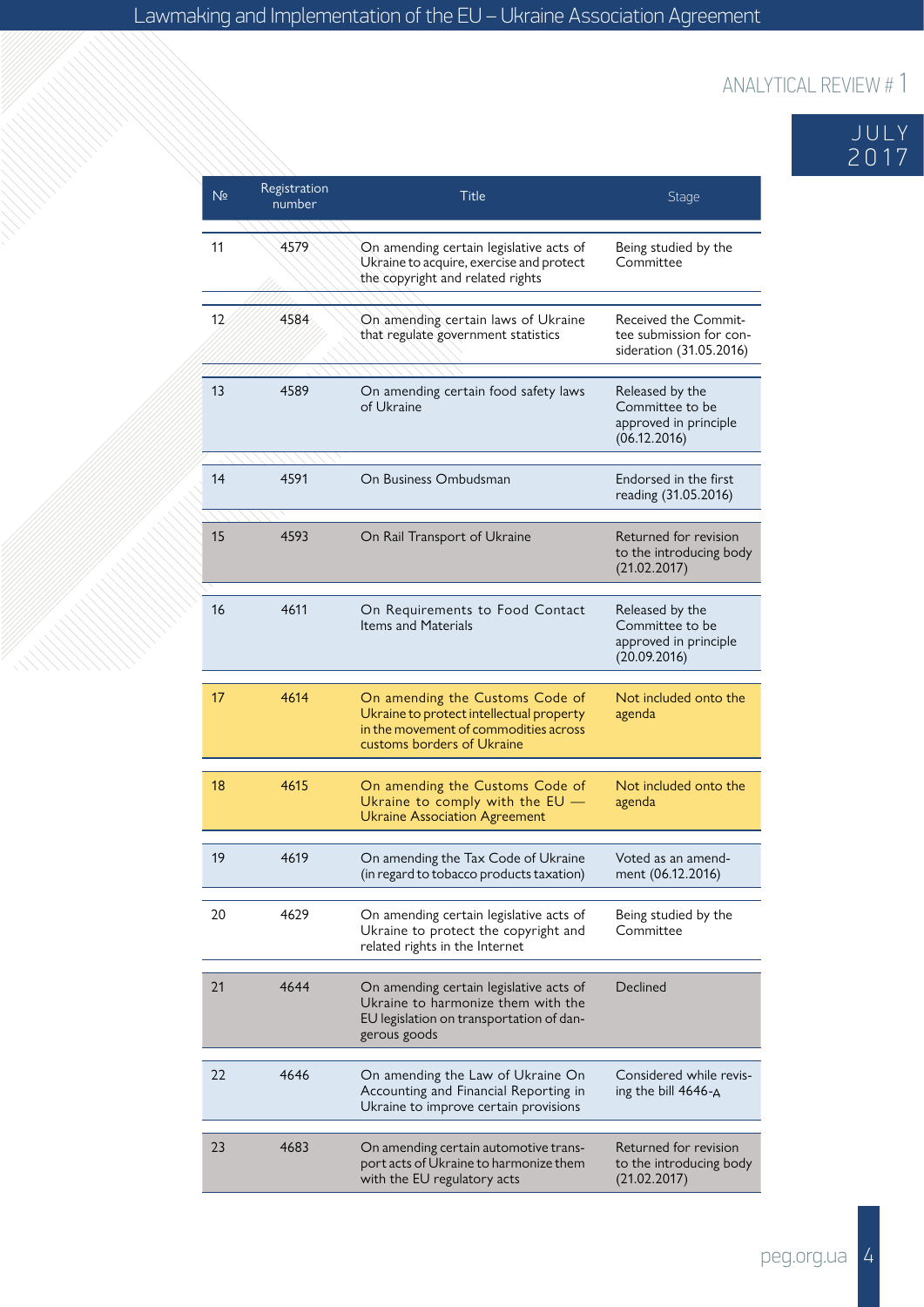|      |  | JULY |
|------|--|------|
| 2017 |  |      |

| N <sub>2</sub> | Registration<br>number | Title                                                                                                                                                                                                                        | <b>Stage</b>                                                                      |
|----------------|------------------------|------------------------------------------------------------------------------------------------------------------------------------------------------------------------------------------------------------------------------|-----------------------------------------------------------------------------------|
| 24             | 4685                   | <b>On Electronic Trust Services</b>                                                                                                                                                                                          | Additional second<br>reading postponed                                            |
| 25             | 4775                   | On amending certain laws of Ukraine<br>related to European groupings of<br>cross-border cooperation                                                                                                                          | Received the Commit-<br>tee submission for con-<br>sideration (07.02.2017)        |
| 26             | 4776                   | On amending the Tax Code of Ukraine<br>regarding peculiarities of taxation of<br>import of goods to Ukraine by author-<br>ized economic operators                                                                            | <b>Received the Commit-</b><br>tee submission for con-<br>sideration (11.07.2017) |
| 27             | 4777                   | On amending the Customs Code of<br>Ukraine regarding authorized econom-<br>ic operator and simplified customs for-<br>malities                                                                                               | <b>Received the Commit-</b><br>tee submission for con-<br>sideration (11.07.2017) |
| 28             | 6229                   | On Ensuring Transparency in Extracting<br>Industries                                                                                                                                                                         | Included onto the<br>agenda (25.05.2017)                                          |
| 29             | 4901                   | On Commercial Accounting of Utility<br><b>Services</b>                                                                                                                                                                       | Signed by the President<br>and returned to Par-<br>liament                        |
| 30             | 4941-A                 | On the Energy Efficiency of Buildings                                                                                                                                                                                        | Signed by the President<br>and returned to Par-<br>liament                        |
| 31             | 5448                   | On the basic principles and requirements<br>for the organic production, handling and<br>labeling of the organic products                                                                                                     | <b>Received the Commit-</b><br>tee submission for con-<br>sideration (14.03.2017) |
| 32             | 5548                   | On amending legislation on protection<br>of consumer rights                                                                                                                                                                  | Being studied by the<br>Committee                                                 |
| 33             | 5598                   | On the Energy Efficiency Fund                                                                                                                                                                                                | Signed by the President<br>and returned to Par-<br>liament                        |
| 34             | 5627                   | On amending the Customs Code of<br>Ukraine to bring transit procedures in<br>line with the Convention on a common<br>transit procedure and Convention con-<br>cerning the simplification of formalities<br>in trade in goods | Received the Com-<br>mittee submission for<br>consideration                       |
| 35             | 6106                   | On Strategic Environmental Assessment                                                                                                                                                                                        | Endorsed in the first<br>reading, prepared for<br>the second reading              |
|                |                        |                                                                                                                                                                                                                              |                                                                                   |
| 36             | 6016                   | On the Audit of Financial Statements<br>and Audit Activity                                                                                                                                                                   | <b>Retuned to the Com-</b><br>mittee for revision                                 |